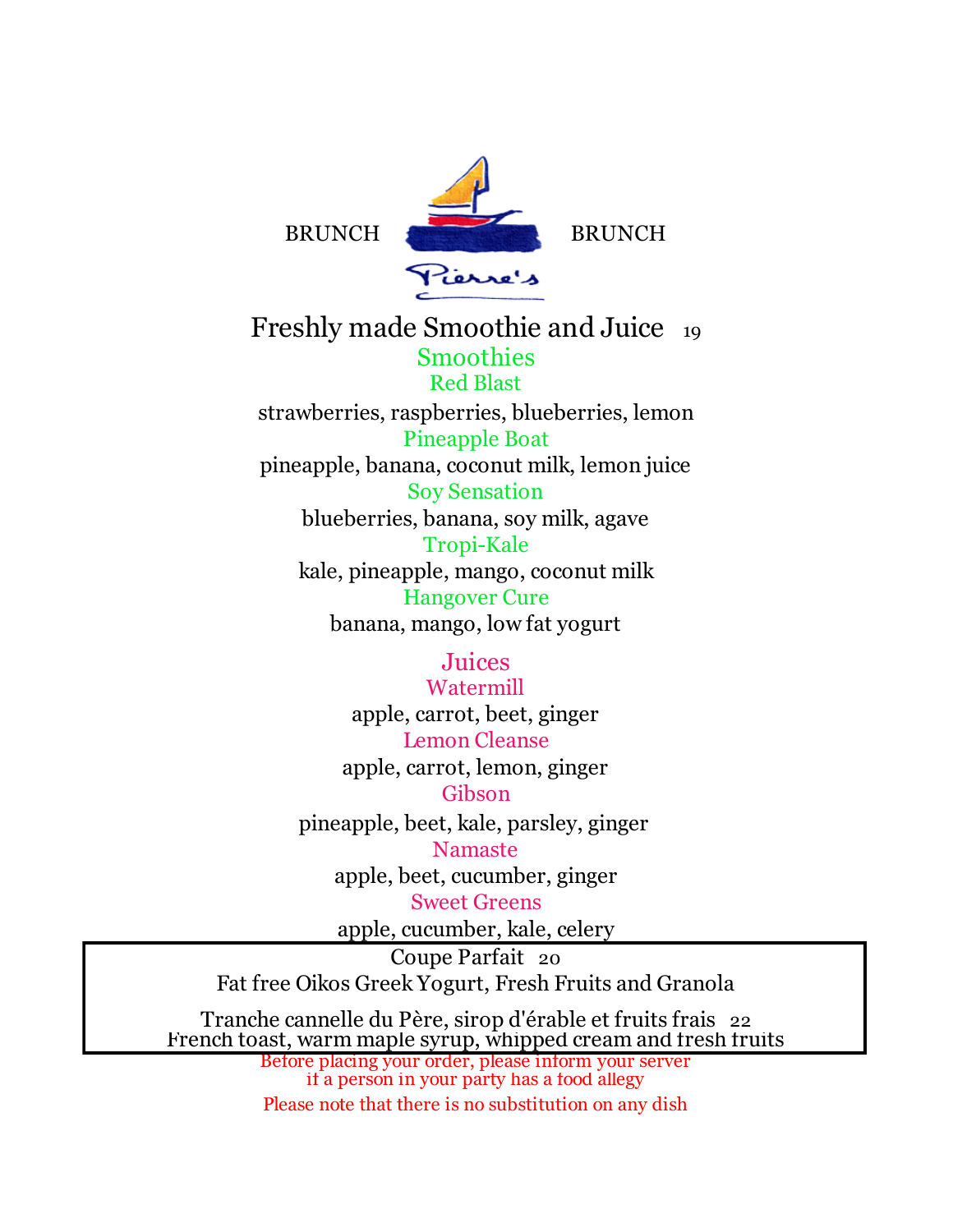## SOUPES, SALADES ET APPETIZERS

| Bread from Blue Duck Bakery and Butter from Vermont                                                                                                                       | 5     |
|---------------------------------------------------------------------------------------------------------------------------------------------------------------------------|-------|
| Bisque de homard, rouille, toast de baguette et Gruyère rapé<br>Lobster bisque with sides of rouille dressing<br>Toasted baguette and shreded Gruyère cheese              | 22    |
| Gazpacho comme à Ibiza, pastèque et 0% yaourt Grec<br>Ibiza style gazpacho with fresh Long Island tomatoes (v)<br>Watermelon and 0% Greek yogurt                          | 22    |
| Salade de homard à l'estragon frais et Cognac<br>Lobster salad with fresh tarragon, dices of apple, special Cognac dressing (gf)                                          | 35    |
| Céviche de poulpe à la tomate, citron vert, coriandre et avocat<br>Octopus ceviche with tomatoes, cilantro, lime juice and avocado                                        | 26    |
| *Tartare de thon, avocat, graines de sésame et pommes paille<br>Tuna tartar with avocado, creamy wasabi dressing, toasted sesame seed<br>Served with shoe string potatoes | 38    |
| Crabe poèlé, pommes paille et sauce aux poivrons rouge<br>Pan-seared soft shell crab with shoe string potatoes and a mild red pepper sauce                                | 28/40 |
| Tarte flambée Alsacienne aux lardons et oignons<br>Thin crust topped with fromage blanc, onions, and bacon                                                                | 26    |
| *Huîtres de la baie de Peconic<br>* Peconic bay oysters on the half shell, with mignonette $\&$ lemon (gf, v)                                                             | P/A   |
| Salade de tomate à la mangue et avocat<br>Organic Heirloom tomato with fresh mango and avocado (gf, v, vg)<br>Topped with lemon juice and virgin olive oil.               | 24    |
| Asperges blanches d'Alsace à la vinaigrette d'échalotte<br>White asparagus from Alsace with a shallot vinaigrette                                                         | 42    |
| Endive et frisée à la Fourme d'Ambert, noix et poire fraiche<br>Vinaigrette au Sherry                                                                                     | 28    |
| Endive and frisee salad with Fourme d'Ambert, walnuts and fresh pear (v)                                                                                                  |       |
| Sherry vinaigrette<br>* Consuming raw or undercooked meats, fish, shellfish or fresh shell eggs may increase                                                              |       |
| your risk of food-born illness, especially if you have certain medical conditions.<br>(v) Vegetarian (vg) vegan (gf) gluten free                                          |       |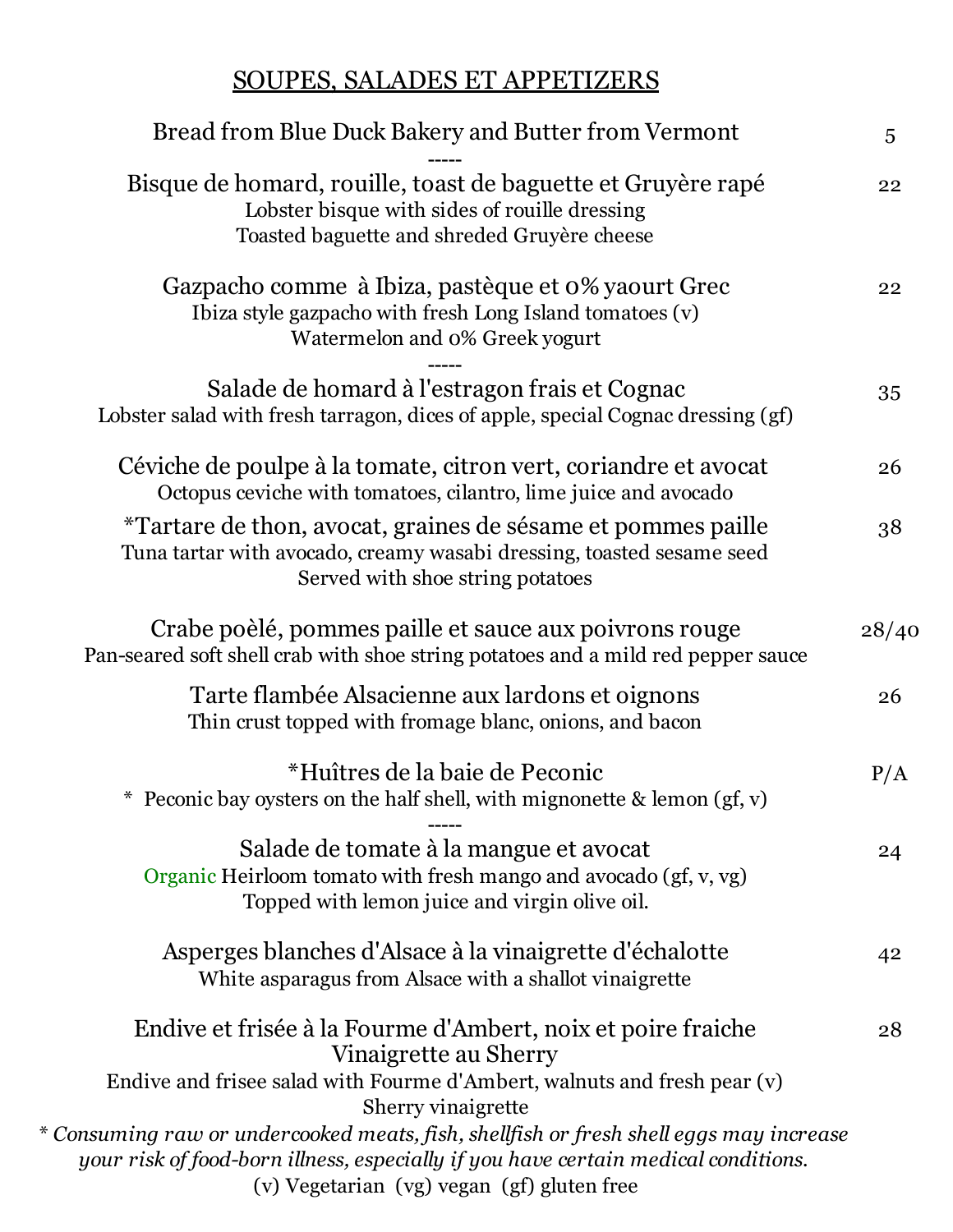| <b>MORE SALADES</b>                                                                                                                        |    |
|--------------------------------------------------------------------------------------------------------------------------------------------|----|
| *Salade Niçoise au thon frais                                                                                                              | 34 |
| *Seared fresh tuna with French string beans, mushrooms, potatoes (v, gf)                                                                   |    |
| Hard boiled eggs, tomatoes, Calamata olives and fresh anchovies                                                                            |    |
| <b>Salade Caesar</b>                                                                                                                       | 18 |
| Romaine with Caesar dressing, parmesan cheese and croutons (vg, v)                                                                         |    |
| Salade Caésar au poulet ORGANIC grillé ou aux crevettes grillées<br>Caesar salad with grilled ORGANIC chicken breast or grilled shrimp (v) | 25 |
| *Salade frisée aux lardons et oeuf poché                                                                                                   | 26 |
| * Frisée salad with warm bacon and poached egg (gf)                                                                                        |    |
| <b>EGGS</b>                                                                                                                                |    |
| Served with Mesclun and roasted potato with fennel                                                                                         |    |
| Omelette à la Provençale                                                                                                                   | 24 |
| Omelet with ratatouille vegetables (v, gf)                                                                                                 |    |
| Omelette aux épinards et fromage de chêvre<br>Omelet with goat cheese & baby spinach (v, gf)                                               | 24 |
| Omelette du curé d'Obernai                                                                                                                 | 24 |
| Omelet with bacon, caramelized onions, mushrooms and chives (gf)                                                                           |    |
| Available on Fridays Saturdays Sundays and bank holidays                                                                                   |    |
| *Oeuf poché bénédicte                                                                                                                      | 24 |
| * Poached eggs with canadian bacon, english muffins & hollandaise sauce                                                                    |    |
| *Oeuf poché florentine                                                                                                                     | 26 |
| * Poached eggs with baby spinach, english muffins & hollandaise sauce (v)                                                                  |    |
| *Oeuf poché au saumon mariné maison                                                                                                        | 28 |
| Poached eggs with house cured salmon, toasted brioche & hollandaise sauce (v)                                                              |    |
| *Oeuf poché au homard flambée au Cognac et Tarragon                                                                                        | 30 |
| * Poached eggs with fresh lobster flambé with Cognac and tarragon (v)                                                                      |    |
| Served on toasted brioche & hollandaise sauce with frisée salad and shoe string potatoes                                                   |    |
| <b>SANDWICHES</b>                                                                                                                          |    |
| Pain de santé à l'avocat, oeuf poché et quelques graines                                                                                   | 28 |
| Seven grain bread toasted with avocado, roasted pistachio, pine nuts and sunflower seeds (v)                                               |    |
| Topped with poached eggs, Balsamic reduction, Virgin Olive Oil & a sprinkle of fleur de sel                                                |    |
| Croque Monsieur à la sauce Béchamel et à la truffe ou Croque Madame                                                                        | 28 |
| Toasted brioche bread with ham & melted swiss cheese & Bechamel sauce with Truffle (v)                                                     |    |
| Croque Madame is topped with an egg sunny side up. Add \$3.00                                                                              |    |
| Panini au saumon cru, poché et fumé. Aneth et jus de citron                                                                                | 24 |
| Smoked, steamed and raw salmon Panini with Swiss cheese, dill and lemon juice (v)                                                          |    |